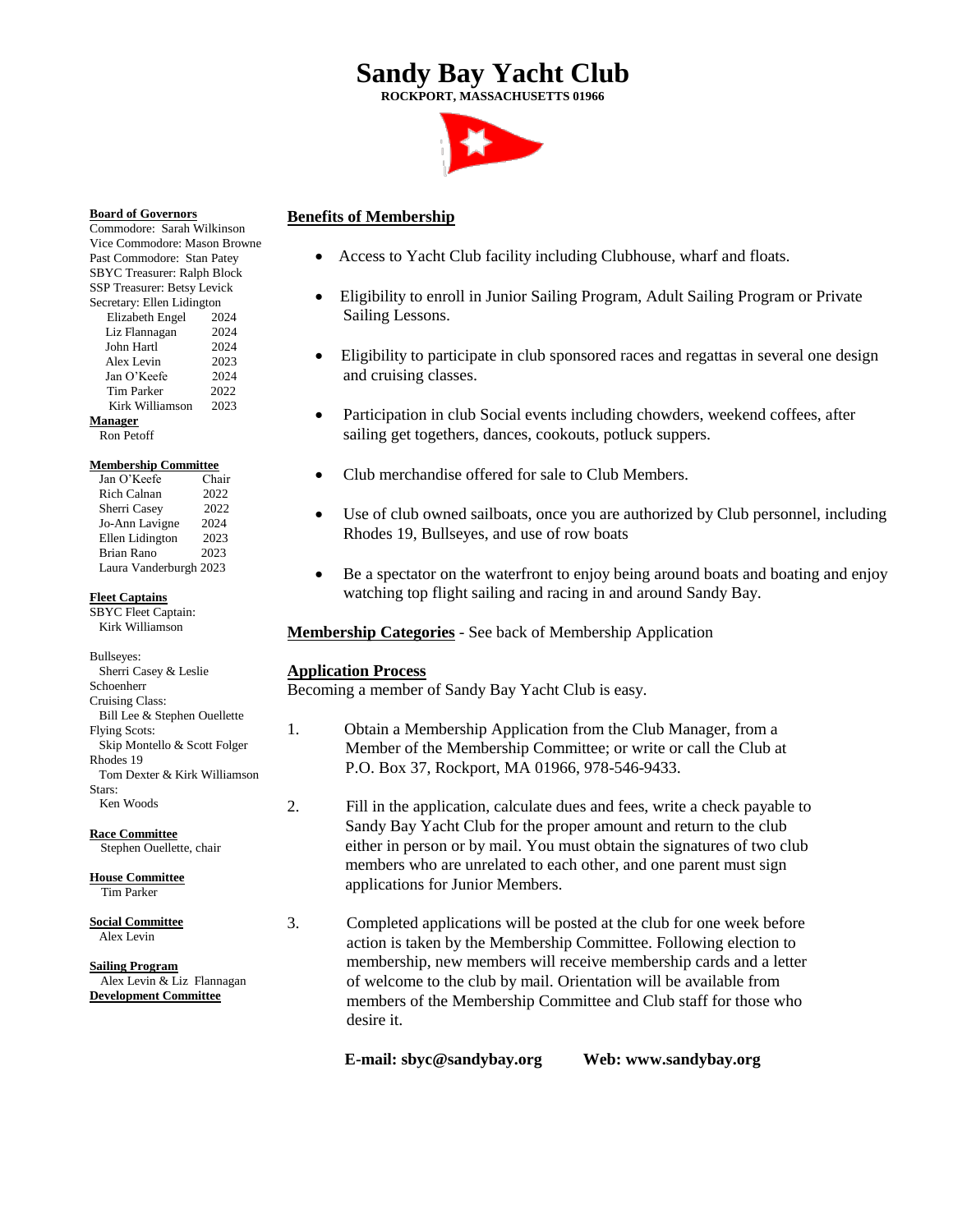# **Sandy Bay Yacht Club** ROCKPORT, MASSACHUSETTS 01966

## **MEMBERSHIP APPLICATION**

I apply for Senior A [], Senior B [], Family [], Junior [] Membership, subject to the approval of the Membership Committee, and agree to be bound by the By-Laws and Rules of the Club.

See reverse side of this application for the Schedule of Dues and Fees and information form for club records. Please submit check for dues with this application.

| (Please Print Clearly)                                                                                                                                                                                                              |                                                             |  |
|-------------------------------------------------------------------------------------------------------------------------------------------------------------------------------------------------------------------------------------|-------------------------------------------------------------|--|
| <b>Winter Address</b><br>Phone                                                                                                                                                                                                      |                                                             |  |
|                                                                                                                                                                                                                                     |                                                             |  |
|                                                                                                                                                                                                                                     |                                                             |  |
|                                                                                                                                                                                                                                     |                                                             |  |
| Email <u>experience</u> and the contract of the contract of the contract of the contract of the contract of the contract of the contract of the contract of the contract of the contract of the contract of the contract of the con |                                                             |  |
| ⊔<br>Check here to receive future invoices by email                                                                                                                                                                                 |                                                             |  |
|                                                                                                                                                                                                                                     |                                                             |  |
| If Junior - Parent's Signature                                                                                                                                                                                                      |                                                             |  |
| <b>Signatures of Proposers</b>                                                                                                                                                                                                      | <u> 1990 - Johann Stoff, amerikansk politiker (d. 1980)</u> |  |
|                                                                                                                                                                                                                                     |                                                             |  |
| Return to:<br>Membership Committee, Sandy Bay Yacht Club, P.O. Box 37, Rockport, MA 01966                                                                                                                                           |                                                             |  |
|                                                                                                                                                                                                                                     |                                                             |  |
| As one of the Membership Committee, I vouch for the applicant.                                                                                                                                                                      |                                                             |  |
| Signed<br><u> 1989 - Johann Stoff, amerikansk politiker (d. 1989)</u>                                                                                                                                                               |                                                             |  |
| Date Posted                                                                                                                                                                                                                         |                                                             |  |
| Date Elected                                                                                                                                                                                                                        |                                                             |  |